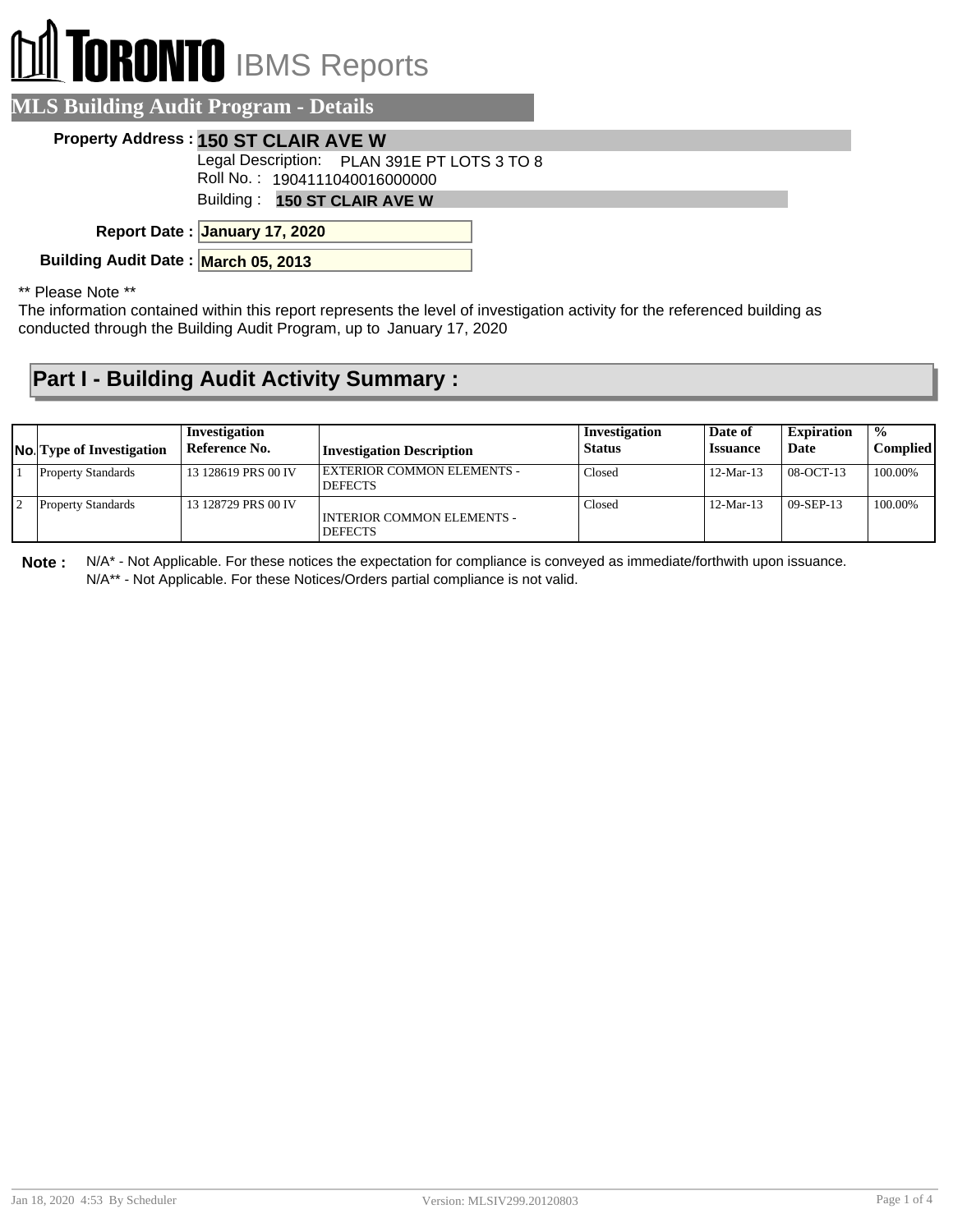## **Part II - Building Audit Details for Property Standards Orders :**

| Type of<br><b>No. Investigation</b> | Investigation<br>Reference No. | <b>Investigation Description</b>                                  | Investigation Date of<br>∣Status | <b>Issuance</b> | <b>Expiration</b><br>∣Date | <b>Next Scheduled</b><br><b>Inspection Date</b> |
|-------------------------------------|--------------------------------|-------------------------------------------------------------------|----------------------------------|-----------------|----------------------------|-------------------------------------------------|
| <b>Property Standards</b>           |                                | 13 128619 PRS 00 IV EXTERIOR COMMON ELEMENTS -<br><b>IDEFECTS</b> | <b>Closed</b>                    |                 |                            | 26-Oct-15                                       |
|                                     |                                |                                                                   |                                  |                 |                            |                                                 |

**0**

**12**

**No. of defects contained within the Order :**

**No. of defects that remain outstanding :**

|                   | <b>Deficiency Details</b>                                                                                                                                                                                                                                                                                                                                                                                                                                                                                                                                                                                                                                                                                                                      |                             |               |
|-------------------|------------------------------------------------------------------------------------------------------------------------------------------------------------------------------------------------------------------------------------------------------------------------------------------------------------------------------------------------------------------------------------------------------------------------------------------------------------------------------------------------------------------------------------------------------------------------------------------------------------------------------------------------------------------------------------------------------------------------------------------------|-----------------------------|---------------|
| No.               | <b>Violation/Defect</b>                                                                                                                                                                                                                                                                                                                                                                                                                                                                                                                                                                                                                                                                                                                        | Location                    | <b>Status</b> |
| 1                 | Height of the quard for the exit stairs are less than 920 millimetres measured vertically to the top<br>of the guard from a line drawn through the outside edges of the stair nosings.                                                                                                                                                                                                                                                                                                                                                                                                                                                                                                                                                         | Exterior                    | Closed        |
| $\overline{2}$    | The exterior walls and their components are not being maintained in good repair. Namely;<br>Spalling Bricks and mortar joints.                                                                                                                                                                                                                                                                                                                                                                                                                                                                                                                                                                                                                 | <b>Exterior Of Building</b> | Closed        |
| 3                 | Exterior window(s) with broken/cracked glass.                                                                                                                                                                                                                                                                                                                                                                                                                                                                                                                                                                                                                                                                                                  | <b>Exterior Of Building</b> | Closed        |
| 4                 | Exterior window(s) with broken/cracked glass.                                                                                                                                                                                                                                                                                                                                                                                                                                                                                                                                                                                                                                                                                                  | <b>Exterior Of Building</b> | Closed        |
| 5                 | Exterior window(s) with broken/cracked glass.                                                                                                                                                                                                                                                                                                                                                                                                                                                                                                                                                                                                                                                                                                  | <b>Exterior Of Building</b> | Closed        |
| 6                 | The electrical connections are not maintained in a safe and complete condition. Namely; loose<br>wires                                                                                                                                                                                                                                                                                                                                                                                                                                                                                                                                                                                                                                         | <b>Exterior Of Building</b> | Closed        |
| $\overline{7}$    | Dwelling unit window that is capable of being opened has screen that is not maintained in good<br>repair and free from defects or missing components.                                                                                                                                                                                                                                                                                                                                                                                                                                                                                                                                                                                          | <b>Exterior Of Building</b> | Closed        |
| 8                 | The guard is designed that a member, attachment or opening located between 140 millimetres<br>and 900 millimetres above the level being protected facilitates climbing.                                                                                                                                                                                                                                                                                                                                                                                                                                                                                                                                                                        | <b>Exterior Of Building</b> | Closed        |
| 9                 | Height of the guard for exit ramps and landings is less than 1,070 millimetres measured vertically<br>to the top of the guard from<br>the ramp surface where the difference in elevation between the adjacent<br>ground or floor level and the ramp is more than 600 millimetres.                                                                                                                                                                                                                                                                                                                                                                                                                                                              | <b>Exterior Of Building</b> | Closed        |
| 10                | Required guard does not prevent the passage of a sphere having a diameter more than 100<br>millimetres.                                                                                                                                                                                                                                                                                                                                                                                                                                                                                                                                                                                                                                        | <b>Exterior Of Building</b> | Closed        |
| 11                | Immediate action has not been taken to eliminate an unsafe condition. Where window air-<br>conditioners installation prevents a safety device from being installed a report is required to be<br>submitted to the Officer for evaluation and approval by a professional or other certified person<br>confirming that the installation of the air-conditioner has been done safe and securely; that there<br>are no openings greater than one hundred (100) millimetres adjacent to the air conditioning unit<br>and that the electrical supply and distribution in the suite is capable of safely operating the air<br>conditioning unit. Also it must address any remedial action that must be taken in order to maintain<br>its safe manner. | <b>Throughout Building</b>  | Closed        |
| $12 \overline{ }$ | A window(s) which is capable of being opened, and is located in excess of two (2) metres from the<br>finished grade, is not equipped with safety devices which would prevent any opening greater than<br>one hundred (100) millimeters. A report is required to be submitted to the Officer for evaluation<br>and approval by a professional or other certified person confirming that acceptable safety devices<br>have been installed on all subject windows in an acceptable manner, and that the subject<br>windows are not capable of being opened in excess of one hundred (100) millimeters.                                                                                                                                            | <b>Throughout Building</b>  | Closed        |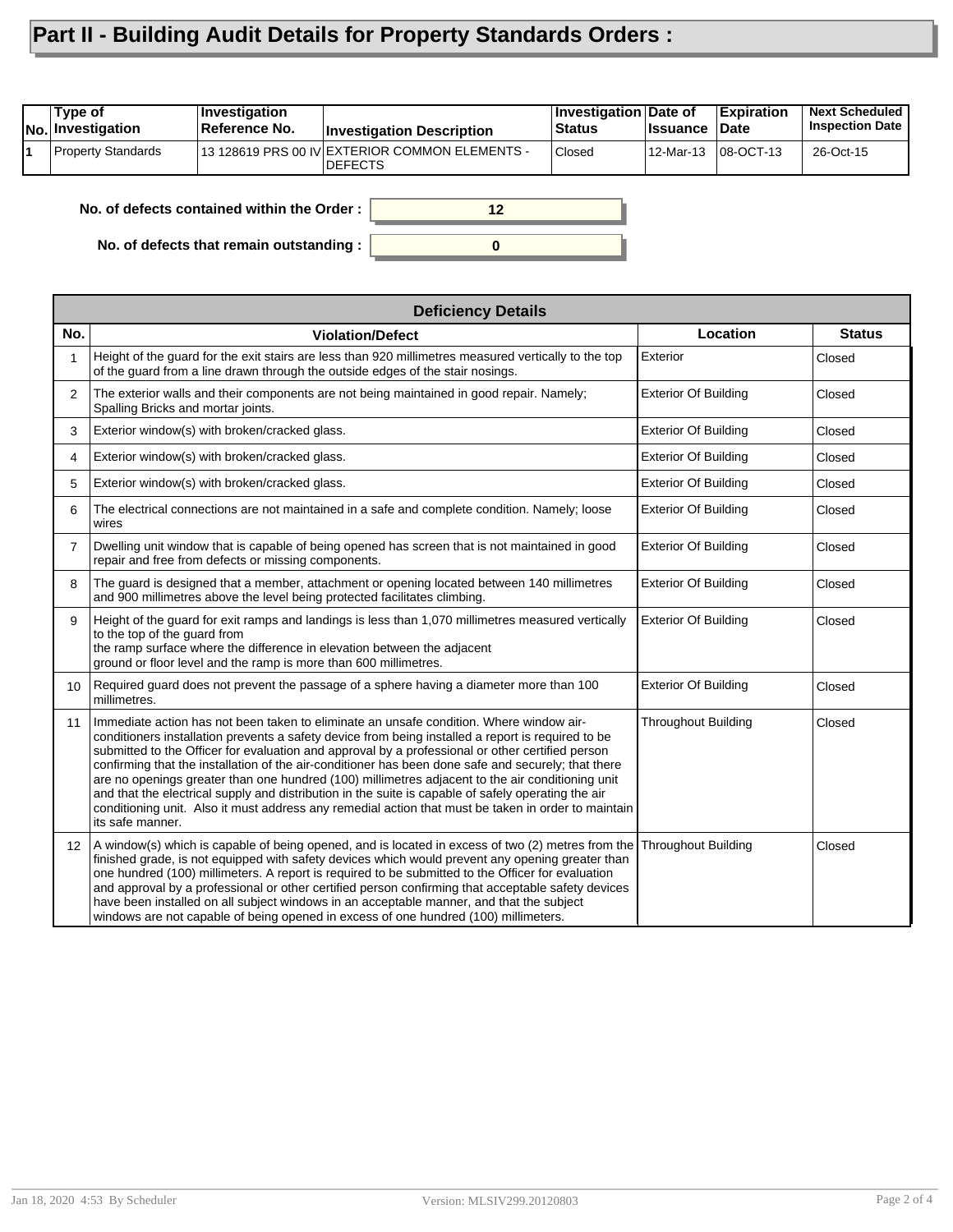|    | Type of<br><b>No. Investigation</b> | <b>Investigation</b><br>⊺Reference No. | <b>Investigation Description</b>                    | Investigation Date of<br><b>Status</b> | <b>Issuance</b> | <b>Expiration</b><br><b>Date</b> | <b>Next Scheduled</b><br><b>Inspection Date</b> |
|----|-------------------------------------|----------------------------------------|-----------------------------------------------------|----------------------------------------|-----------------|----------------------------------|-------------------------------------------------|
| l2 | <b>Property Standards</b>           | 13 128729 PRS 00 IVI                   | <b>INTERIOR COMMON ELEMENTS -</b><br><b>DEFECTS</b> | Closed                                 | 12-Mar-13       | $ 09-SEP-13 $                    | 19-May-17                                       |

| No. of defects contained within the Order : |  |
|---------------------------------------------|--|
| No. of defects that remain outstanding :    |  |

|                | <b>Deficiency Details</b>                                                                                                                                                                                                     |                            |               |  |  |  |  |
|----------------|-------------------------------------------------------------------------------------------------------------------------------------------------------------------------------------------------------------------------------|----------------------------|---------------|--|--|--|--|
| No.            | <b>Violation/Defect</b>                                                                                                                                                                                                       | Location                   | <b>Status</b> |  |  |  |  |
|                | An emergency contact sign is not posted and maintained in a prominent place in the front lobby or Front<br>entrance to the building.                                                                                          |                            | Closed        |  |  |  |  |
| 2              | The emergency contact sign is not in lettering of not less than 12.7 millimetres in height.                                                                                                                                   | Front                      | Closed        |  |  |  |  |
| 3              | The electrical connections are not maintained in good working order. Namely loose wiring on<br>door.                                                                                                                          | Front                      | Closed        |  |  |  |  |
| 4              | Handrails on both sides of stair or ramp 1,100mm in width or more not provided                                                                                                                                                | Front                      | Closed        |  |  |  |  |
| 5              | Floor and/or floor covering not kept free from holes, stains, rubbish and debris. Namely clean and<br>clear.                                                                                                                  | <b>Throughout Building</b> | Closed        |  |  |  |  |
| 6              | Interior lighting fixtures or lamps are not maintained. Namely broken, damaged or missing<br>lenscovers.                                                                                                                      | <b>Throughout Building</b> | Closed        |  |  |  |  |
| $\overline{7}$ | Lighting in a storage room is provided at less than 50 lux.                                                                                                                                                                   | <b>Throughout Building</b> | Closed        |  |  |  |  |
| 8              | Lighting in a service room is provided at less than 200 lux.                                                                                                                                                                  | <b>Throughout Building</b> | Closed        |  |  |  |  |
| 9              | Required quard does not prevent the passage of a spherical object having a diameter more than<br>100 millimetres                                                                                                              | <b>Throughout Building</b> | Closed        |  |  |  |  |
| 10             | A window in a stairway that extends to less than 1,070 millimetres above the landing is protected<br>by a quard that is less than 1,070 millimetres high measured to the top of the quard from the<br>surface of the landing. | <b>Throughout Building</b> | Closed        |  |  |  |  |
| 11             | Height of the guard for the exit stairs are less than 1,070 millimetres around landings.                                                                                                                                      | <b>Throughout Building</b> | Closed        |  |  |  |  |
| 12             | Height of the guard for the exit stairs are less than 920 millimetres measured vertically to the top<br>of the guard from a line drawn through the outside edges of the stair nosings.                                        | <b>Throughout Building</b> | Closed        |  |  |  |  |
| 13             | The electrical connections are not maintained in good working order. Namely missing cover<br>plates.                                                                                                                          | <b>Throughout Building</b> | Closed        |  |  |  |  |